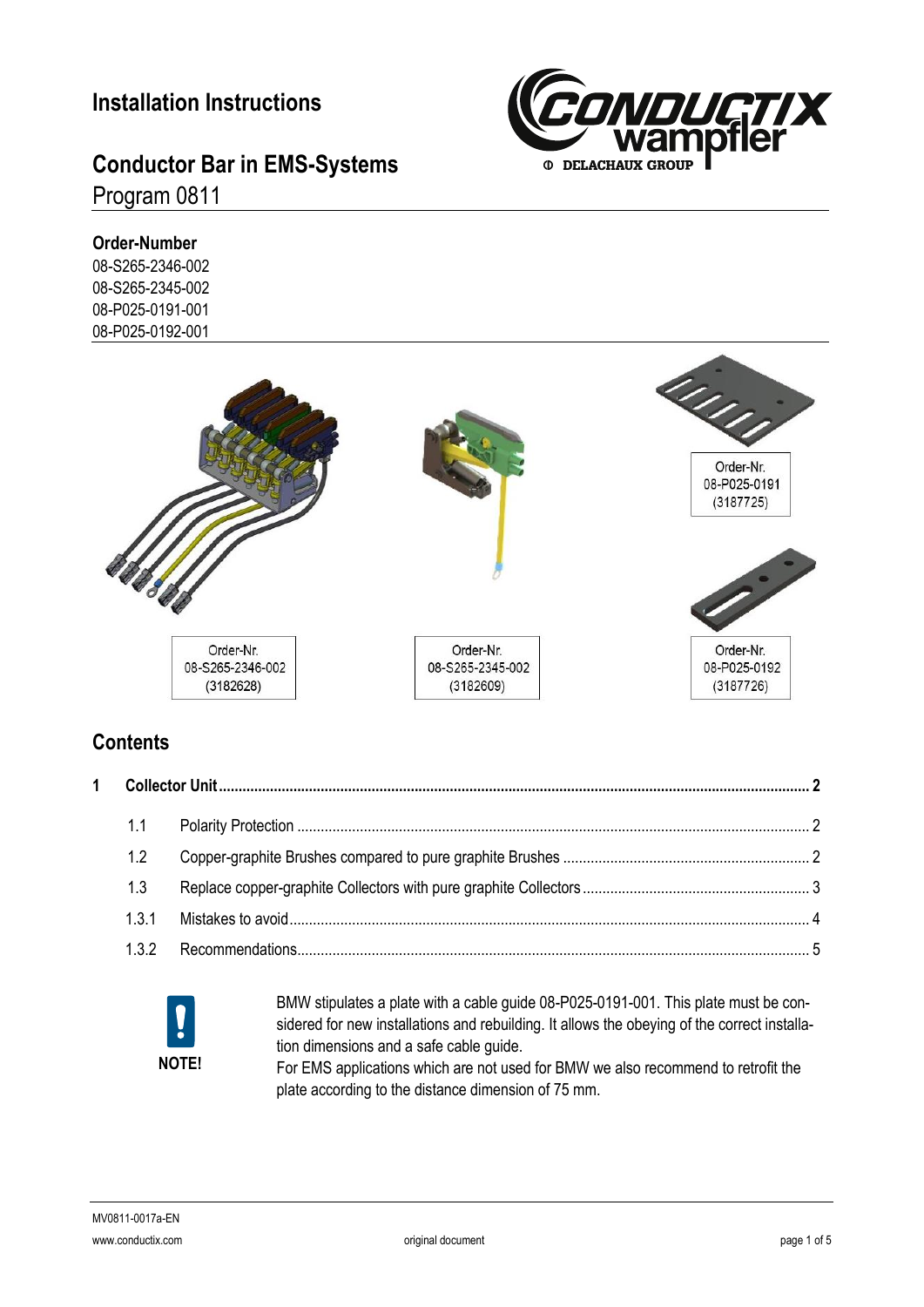**Conductor Bar in EMS-Systems** Program 0811



### <span id="page-1-0"></span>**1 Collector Unit**

#### <span id="page-1-1"></span>**1.1 Polarity Protection**

BMW Best Practice solution as shown in BMW specification



Fig. 1: Polarity Protection PE<sub>plus</sub>

#### <span id="page-1-2"></span>**1.2 Copper-graphite Brushes compared to pure graphite Brushes**



Fig. 2: Comparison of collectors with copper-graphite brushes and pure graphite brushes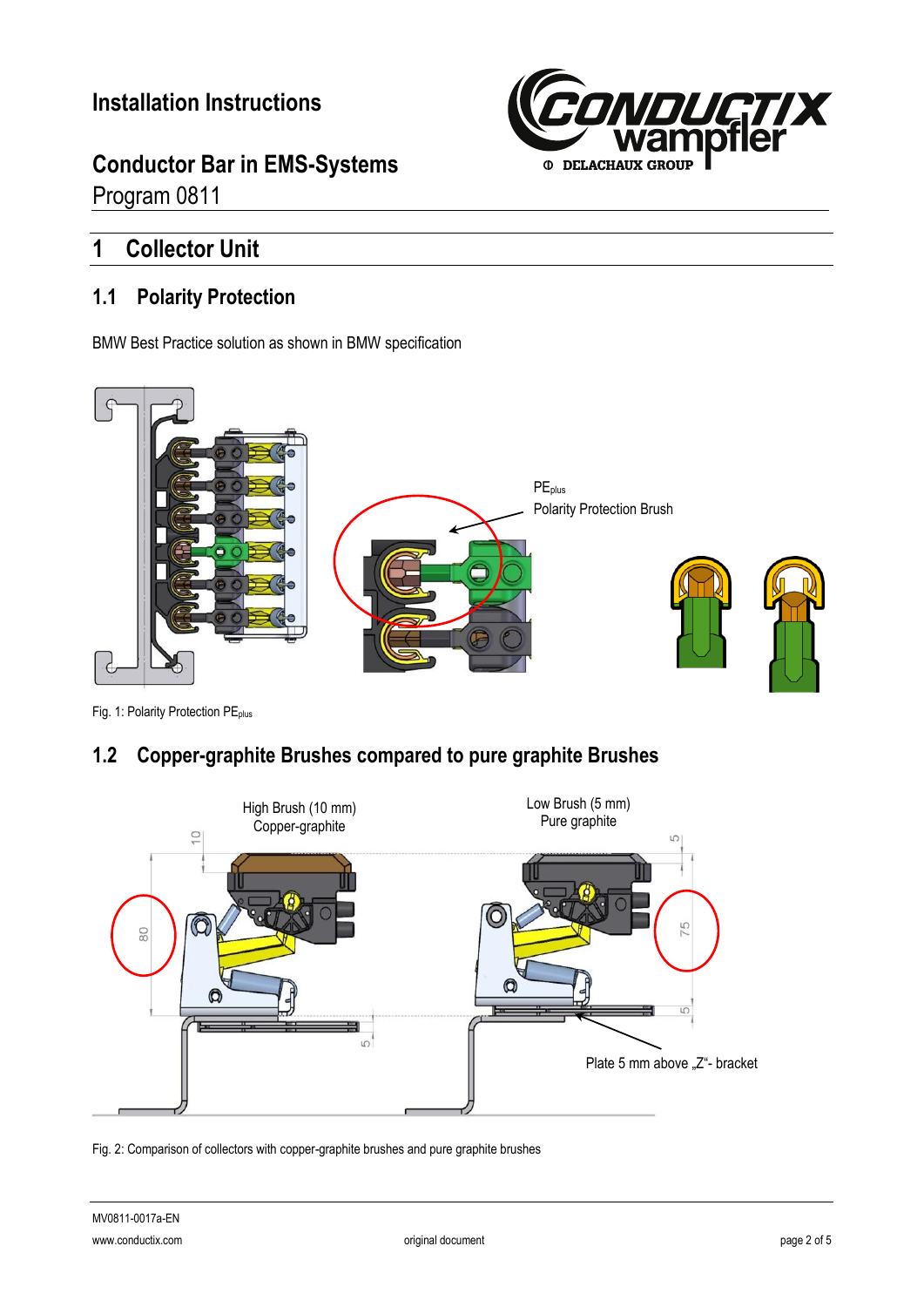

## **Conductor Bar in EMS-Systems** Program 0811



### <span id="page-2-0"></span>**1.3 Replace copper-graphite Collectors with pure graphite Collectors**



Fig. 4: Replace copper-graphite Collectors with pure graphite Collectors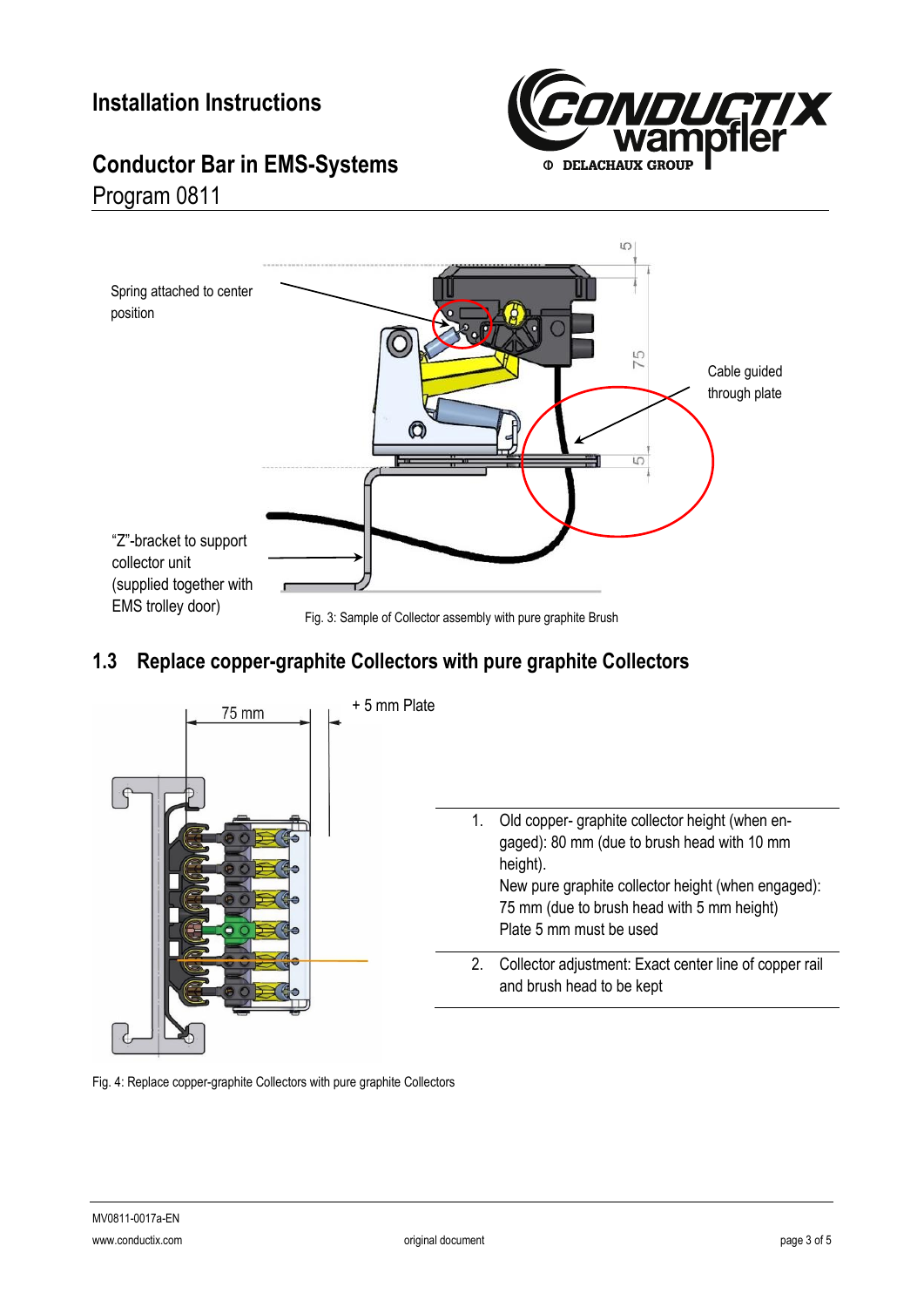### **Installation Instructions**

## **Conductor Bar in EMS-Systems** Program 0811



<span id="page-3-0"></span>**1.3.1 Mistakes to avoid**



Fig. 5: Cables which are not installed correctly

- 1. Cables are not installed correctly:
- $\blacksquare$  No parallel cable guide
- Cable bundle creates force on collector heads
- Collector heads are not running parallel to conductor rail



Fig. 6: Collector adjustment

2. Collector adjustment: Brush head not aligned properly (too high!) = Brush head runs permanently in an angle and grinds the plastic isolation of the conductor rail.